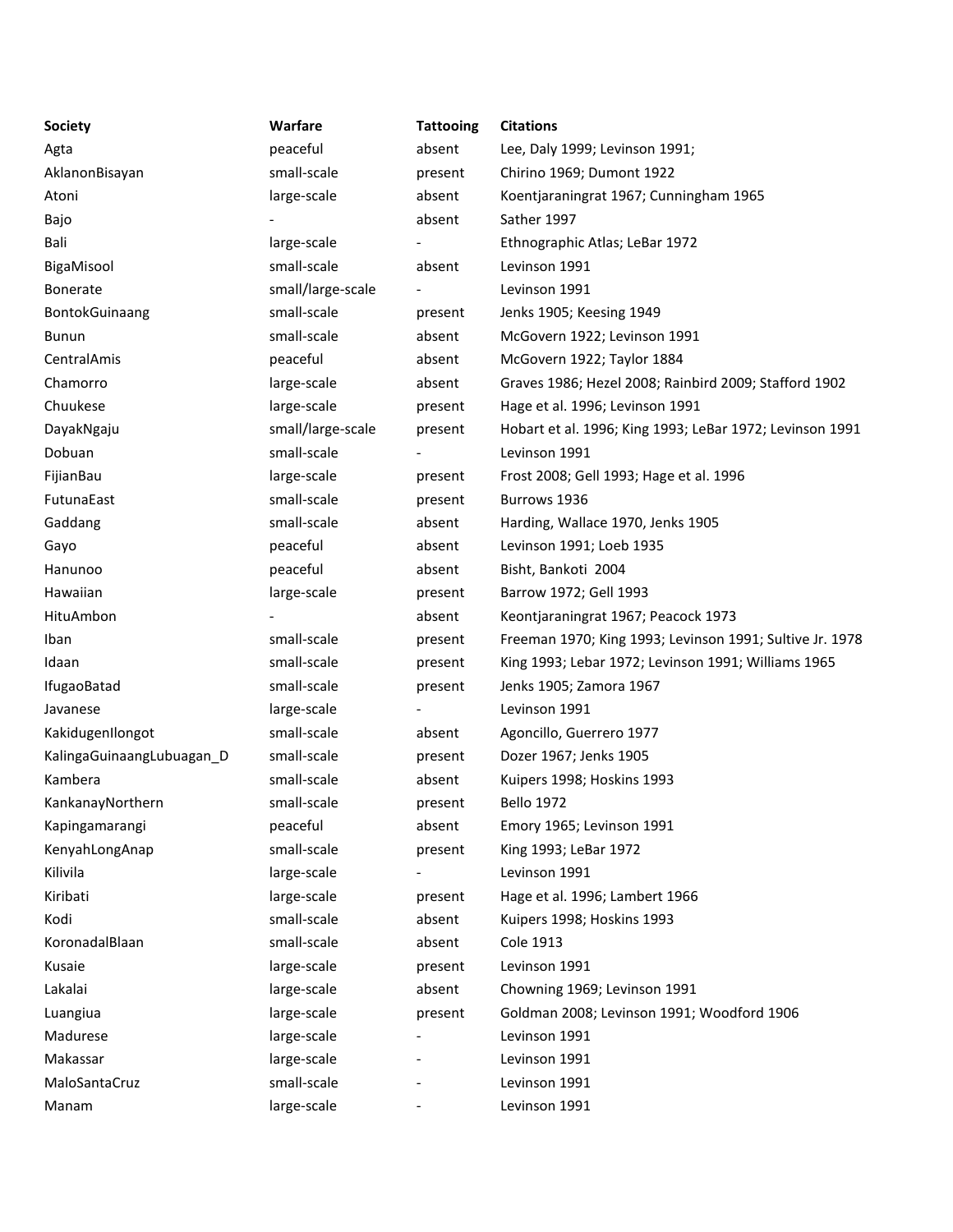| Mangareva               | large-scale       | present | Buck 1938; Gell 1993; Hage et al 1996                                              |  |
|-------------------------|-------------------|---------|------------------------------------------------------------------------------------|--|
| Maori                   | large-scale       | present | Best 1941; Robley 1896                                                             |  |
| Maranao                 |                   | absent  | Saber, Madale 1975; Levinson 1991                                                  |  |
| Marquesan               | large-scale       | present | Gell 1993                                                                          |  |
| Marshallese             |                   | present | Hage et al. 1996                                                                   |  |
| Mekeo                   | large-scale       | present | Barton N.D.; Oliver 1989                                                           |  |
| MelanauMukah            | small-scale       | absent  | Aikman 1959; ; Levinson 1991; Morris 1953, 1967                                    |  |
| Melayu                  | large-scale       |         | LeBar 1972; Levinson 1991                                                          |  |
| Minangkabau             | small-scale       | absent  | Kahn 1980; LeBar 1972; Loeb 1935                                                   |  |
| Modang                  | large-scale       | present | Levinson 1991                                                                      |  |
| Moken                   |                   | absent  | <b>White 1922</b>                                                                  |  |
| Mori                    | small/large-scale |         | Levinson 1991                                                                      |  |
| Mortlockese             | large-scale       |         | Levinson 1991                                                                      |  |
| Motu                    | small-scale       | present | Barton N.D.; Levinson 1991                                                         |  |
| <b>Nias</b>             | small-scale       | absent  | Levinson 1991; Loeb 1935; Suzuki 1958                                              |  |
| Niue                    | large-scale       | present | Gell 1993; Goldman 2008                                                            |  |
| Paiwan                  | small-scale       | present | Formosa 1911; Janet 1922; McGovern 1922                                            |  |
| Palauan                 | large-scale       | absent  | Barnett 1960; Force 1960; Useem 1950                                               |  |
| PalawanBatak            | peaceful          | absent  | Bisht, Bankoti 2004; Finley, Churchill 1913                                        |  |
| Penrhyn                 | large-scale       | present | <b>Gell 1993</b>                                                                   |  |
| PhanRangChamEasternCham | small-scale       |         | Levinson 1991                                                                      |  |
| Ponapean                | large-scale       | present | Hage et al. 1996; Levinson 1991                                                    |  |
| PunanKelai              | peaceful          | present | LeBar 1972                                                                         |  |
| Puyuma                  | small-scale       | present | Cauquelin 2004; McGovern 1922<br>Barrow 1972; Gell 1993; Goldman 2008; McCoy 2008; |  |
| RapanuiEasterIsland     | large-scale       | present | Metraux 1940                                                                       |  |
| Rarotongan              | large-scale       | present | Barrow 1972; Goldman 2008                                                          |  |
| Rennellese              | small-scale       | present | Elton 1888; Woodford 1907                                                          |  |
| Rotuman                 | large-scale       | present | Gardiner 1898                                                                      |  |
| Saa                     |                   | present | <b>Mead 1973</b>                                                                   |  |
| SaipanCarolinian        | large-scale       | present | Christian 1899; D'Arcy 2008                                                        |  |
| Saisiat                 | small-scale       | present | Formosa 1911; McGovern 1922                                                        |  |
| Samoan                  | large-scale       | present | Barrow 1972; Gell 1993; Hage et al. 1996                                           |  |
| Sengseng                | large-scale       |         | Levinson 1991                                                                      |  |
| Sika                    | small-scale       |         | Levinson 1991                                                                      |  |
| SquliqAtayal            | small-scale       | present | Formosa 1911; Norbeck 1950                                                         |  |
| SubanunSindangan        | peaceful          | absent  | Finley, Churchill 1913                                                             |  |
| Sunda                   | large-scale       |         | LeBar 1972                                                                         |  |
| TaeSToraja              | large-scale       |         | Ethnographic Atlas; LeBar 1972                                                     |  |
| TahitianModern          | large-scale       | present | Gell 1993; Robertson 1948; Sahlins 1958                                            |  |
| Tetum                   | peaceful          | absent  | <b>Hicks 1976</b>                                                                  |  |
| Tikopia                 | large-scale       | present | Goldman 2008; Firth 1936; Kirch and Yen 1982                                       |  |
| TobaBatak               | small-scale       |         | Levinson 1991                                                                      |  |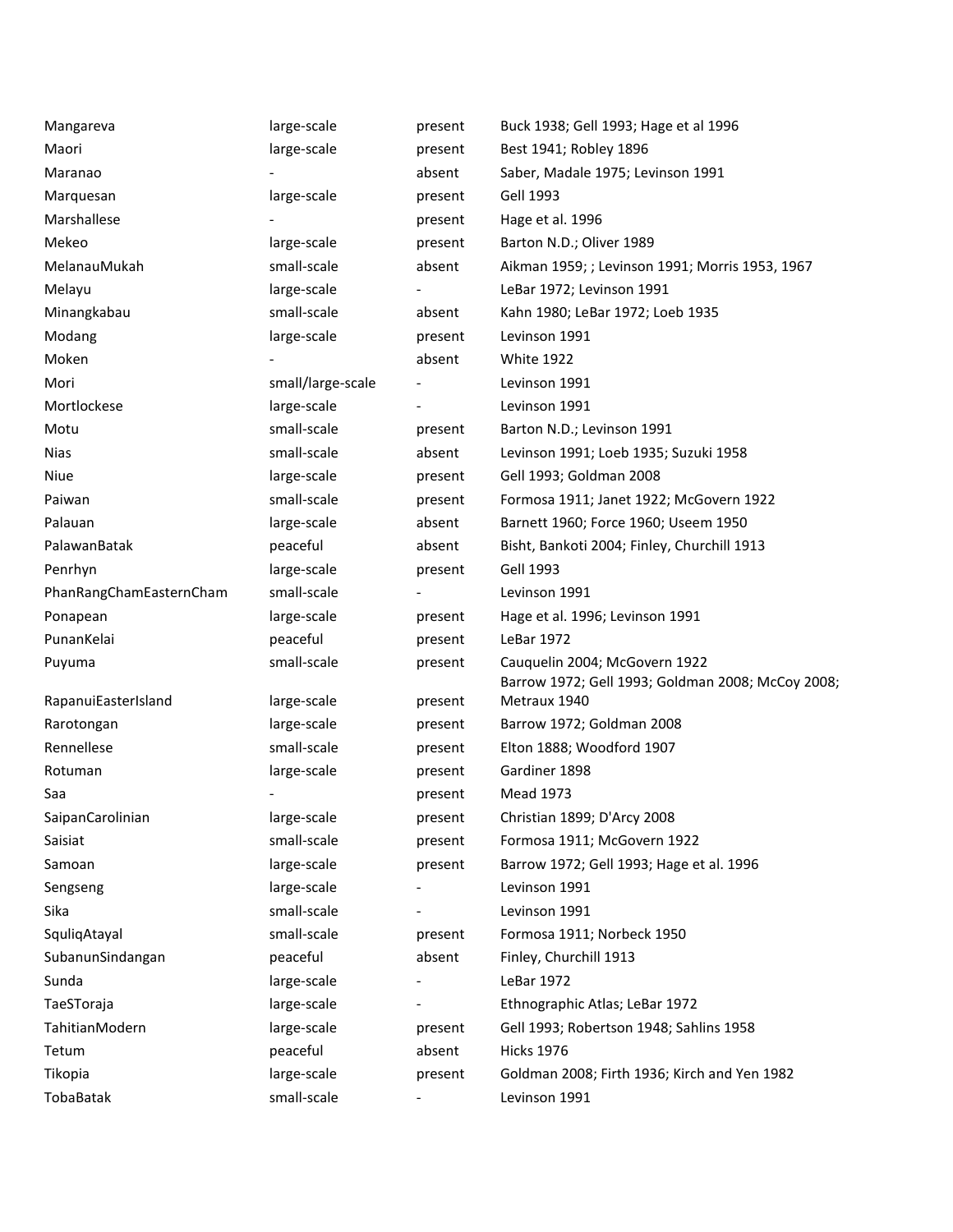| Tokelau         | large-scale | present                  | Buck 1918; Gell 1993; Goldman 2008 |
|-----------------|-------------|--------------------------|------------------------------------|
| Tongan          | large-scale | present                  | Gell 1993; Goldman 2008            |
| Tsou            | small-scale | absent                   | McGovern 1922; Smith 1998          |
| Tuvalu          | small-scale | present                  | Kennedy 1931; Levinson 1991        |
| <b>UveaEast</b> | large-scale | $\overline{\phantom{a}}$ | Levinson 1991; Sahlins 1958        |
| VaghuaChoiseul  | large-scale | $\overline{\phantom{a}}$ | Levinson 1991                      |
| Waropen         | small-scale | present                  | Held 1957; Levinson 1991           |
| WBukidnonManobo | small-scale | present                  | Garvan 1931                        |
| Woleaian        | small-scale | present                  | Levinson 1991; Useem 1945          |
| Yami            | peaceful    | absent                   | <b>Smith 1998</b>                  |

## **Data Table References**

Agoncillo, T. A. & Guerrero, M. C. 1977. *History of the Filipino People*. Quezon City: R.P. Garcia Publishing.

Aikman, R. G. 1959. "The Melanaus," In *The Peoples of Sarawak*. Thomas Harisson, ed. Kuching, Sarawak: Sarawak Museum.

Alisjahbana, S. Takdir. 1966. *Indonesia: Social and Cultural Revolution*. Oxford Univ Press: London

Andaya, L. 1993. *The World of Maluku*. Honolulu: University of Hawaii Press.

Barnett, H.G. 1960. *Being a Palauan*. New York: Holt, Rinehart and Winston.

Barrow, T. 1972. *Art and Life in Polynesia*. Tokyo: Charles E. Tuttle Company Inc.

Barton, F.R. 1918. Tattooing in South Eastern New guinea*. Royal Anthropological Institute of Great Britain and Ireland*. 48, 22-79.

Bello, M. C. 1972. *Kankanay Social Organization and Cultural Change*. University of the Philippines: Community Development Research Council.

Best, E. 1941. *The Maori. Vol. I & II*. Wellington: Polynesian Society.

Bisht, N.S. & Bankoti, T. S. (eds). 2004. *Encyclopedia of the South-east Asian Ethnography: Communities and Tribes*. Delhi: Global Vision.

Buck, P. H. 1938. *Ethnology of Mangareva*. Honolulu: Bishop Museum Press.

Buck, T. R. H. 1944. *Arts and Crafts of the Cook Islands*. Honolulu: Bishop Museum Press.

Burrows, E. G. 1936. *Ethnology of Futuna*. Honolulu: Bishop Museum Press.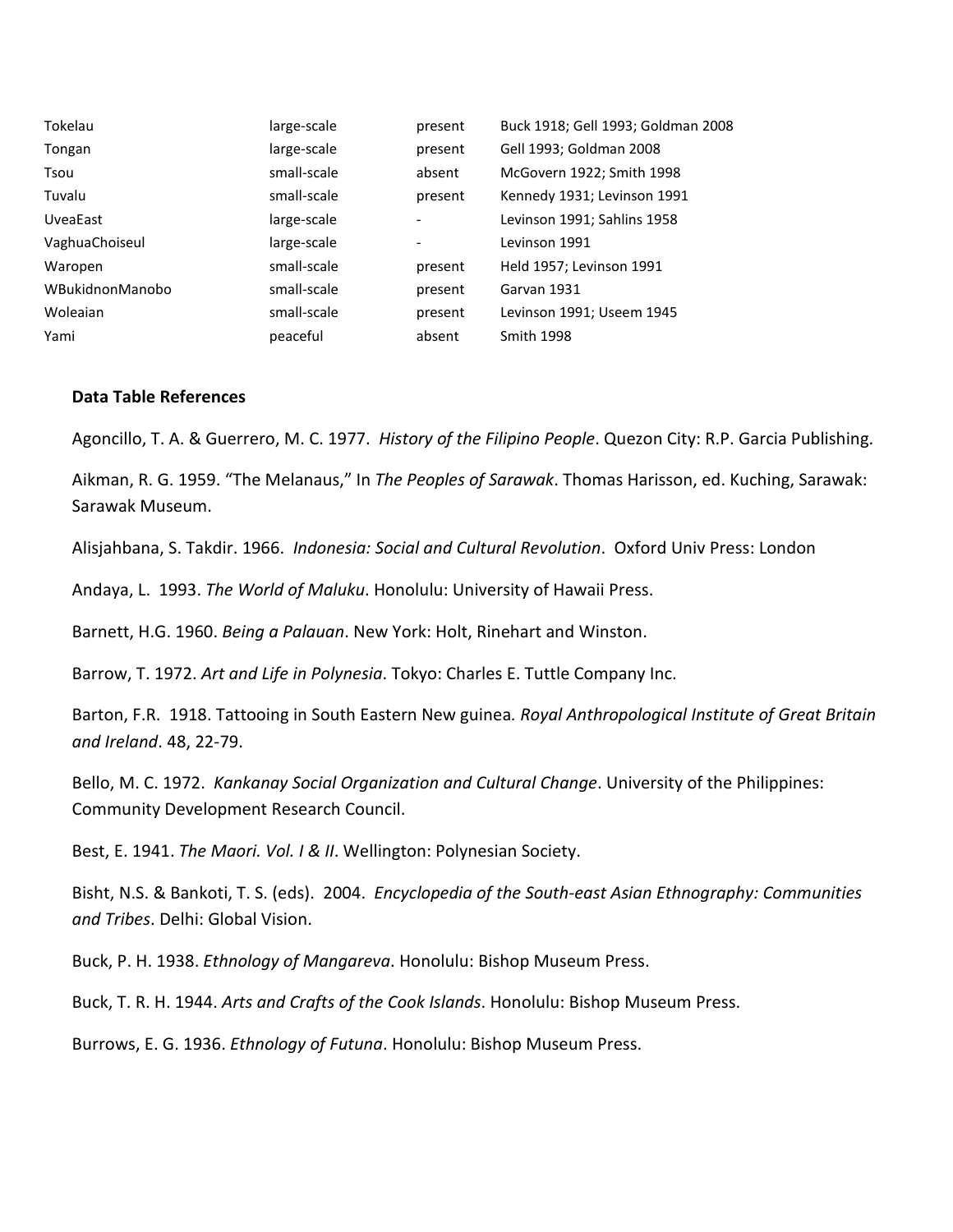Cauquelin, J. 2004. *The Aborigines of Taiwan: The Puyuma: From Headhunting to the Modern World*. London: RoutledgeCurzon.

Chirino, P. S. J. 1969. *The Philippines in 1600* [trans R. Echevarria]. Manila: Bookmartk Inc.

Chowning, A. 1969. Recent Acculturation between Tribes in Papua-New Guinea. *The Journal of Pacific History*. 4, 27-40.

Christian, F.W. 1899. *The Caroline Islands: Travel in the Sea of the Little Lands*. London: Methuen & Co.

Cole, F. C. 1913. The Wild Tribes of Davao District, Mindanao. In *Publications of Field Museum of Natural History*. 12, pp. 129-148. New York: Kraus Reprint.

Conklin, H. C. 1980. *Ethnographic Atlas of Ifugao*. London: Yale UP.

Cunningham, C. E. 1965. "Order and Change in an Atoni Diarchy," *Southwestern Journal of Anthropology.* 21:4, 359-382.

D'Arcy, P. (Ed.). 2008. "Peoples of the Pacific". In *The Pacific World Series, Vol 3*. Burlington: Ashgate Publishing.

de Josselin de Jong, J.P.B. 1937. *Studies in Indonesian Culture*. Amsterdam: Koninklijke Akademie van Wetenschappen.

Dozier, E. P. 1967. *The Kalinga of Northern Luzon, Philippines*. New York: Holt, Reinhart and Wintston.

Dumont, J. P. 1992. *Visayan Vignettes*. Chicago: Chicago UP.

Eggan, F. 1967. Some Aspects of Bilateral Social Systems in the Northern Philippines. In *Studies in Philippine Anthropology* (ed. M. D. Zamora), pp. 186-203. Phoenix: Quezon City.

Elton, F. 1888. "Notes on Natives of the Solomon Islands". *The Journal of the Anthropological Institute of Great Britain and Ireland*, 17. 90-99.

Embassy of Indonesia, Educational and Cultural Division "The Cultural Life of Indonesia."

Emory, K. P. 1965. *Kapingamarangi: Social and Religious Life of a Polynesian Atoll*. Honolulu; Bishop Museum Press, Bulletin.

Finley, J. P. & Churchill, W. 1913. *The Subanu: Studies of a Sub-Visayan Mountain Folk of Mindanao*. London: Johnson Reprint.

Firth, R. 1936. "Tattooing in Tikopia". *Man*, 36, 173-177.

Force, R. W. 1960. *Leadership and Cultural Change in Palau*. Chicago: Chicago Natural History Museum.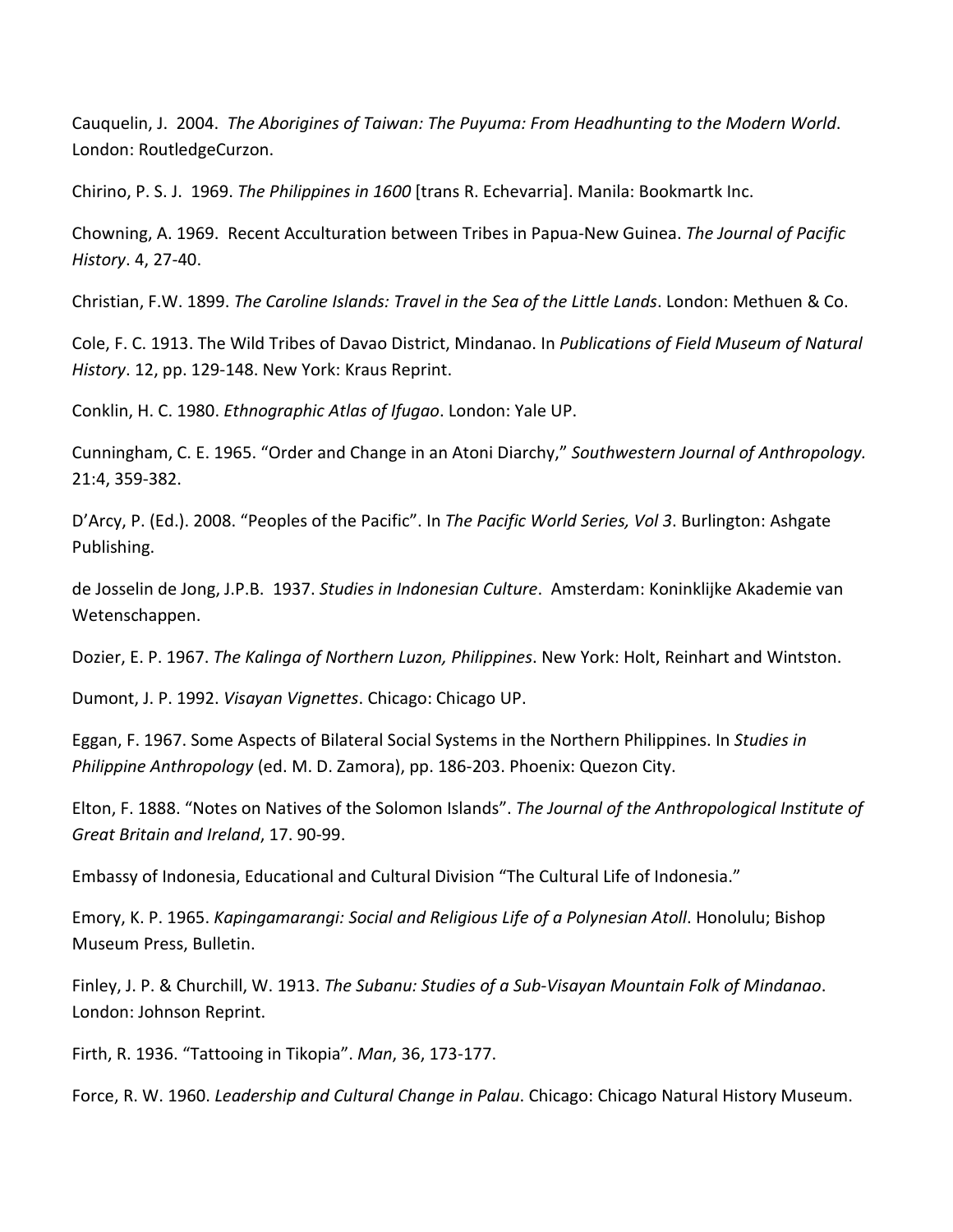Freeman, D. 1970. *Report on the Iban*. New York: The Athlone Press.

Frost, E.L. 1979. "Fiji". In *The prehistory of Polynesia*, Ed. J. Jennings. Canberra: Australian National University Press, 61-81.

Gardiner, J. S. 1898. The Natives of Rotuma. *The Journal of the Anthropological Institute of Great Britain and Ireland*. 27, 396-435.

Garvan, J. M. 1931. "The Manobos of Mindanao". *Memoirs of the National Academy of Sciences*. 23, Washington: Government Printing Office.

Gell, A. 1993. *Wrapping in Images*. Oxford: Clarendon Press.

Goldman, I. 2008. "Status Rivalry and cultural evolution in Polynesia". In *Peoples of the Pacific*. Ed. P. D'Arcy. Burlington: Ashgate Publishing.

Government of Formosa. 1911. *Report on the Control of the Aborigines in Formosa*.

Graves, M. W. 1986. "Organization and Differentiation within Late Prehistoric Ranked Social Units, Mariana Islands, Western Pacific". *Journal of Field Archaeology*, 13, 139-154.

Green, P. B. 1999. "The Agta of eastern Luzon, Philippines". In *The Cambridge Encyclopedia of Hunters and Gatherers* (ed. R. B. Lee, R. Daly), pp. 289-293. Cambridge: Cambridge University Press.

Guppy, H.B. 1887. *The Solomon Islands and their Natives*. London: Swan Sonnenschein, Lowrey & Co.

Hage, P., Harary, F., Milicic, B. 1996. "Tattooing, Gender and Social Stratification in Micro-Polynesia". *The Journal of the Royal Anthropological Institute*, 2, 335-350.

Hanbury-Tenison, R. 1975. *A Pattern of People: A journey among the tribes of Indonesia's outer islands*. New York: Charles Scribner's Sons.

Held, G.J. 1957. *The Papuas of Waropen*. The Hague: Martinus Nijhoff.

Hezel, F. X. 2008. "From Conversion to conquest: the early Spanish mission in the Marianas," In *Peoples of the Pacific*. Ed. P. D'Arcy. Burlington: Ashgate Publishing, 335-357.

Hicks, D. 1976. *Tetum ghosts and kin: fieldwork in an Indonesian community*. California: Mayfield Publishing.

Hobart, A., Ramseyer, U., and Leeman, A. 1996. *The Peoples of Bali*. Oxford: Blackwell Publishers.

Hoskins, J. 1993. *The play of time: Kodi perspectives on calendars, history, and exchange*. California: University of California Press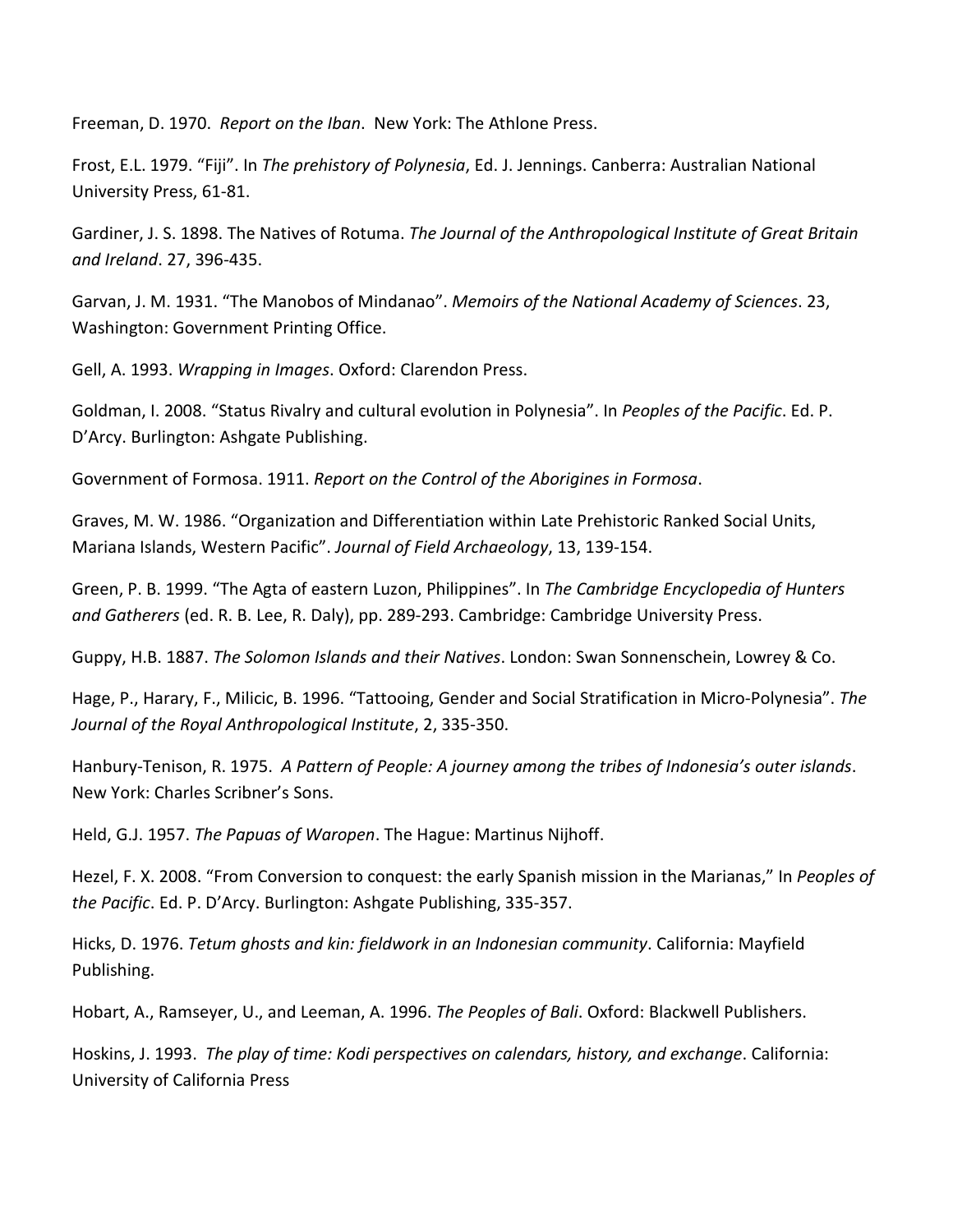Jenks, A. E. 1905. *The Bontoc Igorot*. Manila: Bureau of Public Printing.

Kahn, J. S. 1980. *Minangkabau social formations: Indonesian peasants and the world-economy*. Cambridge: Cambridge University Press.

Keesing, F. M. 1949. "Some Notes on Bontok Social Organization, Northern Philippines". *American Anthropologist,* 51, 578-601.

Kennedy, D. G. 1931. *Field Notes on the Culture of Vaitupu, Ellice Islands*. New Plymouth, NZ: Thomas Avery and Sons.

Keontjaraningrat, (ed). 1967. *Villages in Indonesia*. Ithaca, NY: Cornell University Press.

King, V. T. 1993. *The Peoples of Borneo*. Oxford, UK: Blackwell Publishers.

Kirch, P. V., Yen, D. E. 1982. "Tikopia: The prehistory and ecology of a Polynesian outlier". *Bulletin 238*. Honolulu: Bishop Museum Press.

Kuipers, J. C. 1998. *Language, identity, and marginality in Indonesia*. London: Cambridge University Press.

Lambert, Bernd. 1966. "Descent Groups in the Northern Gilbert Islands". *American Anthropologist*, 68(3). 641-664.

Lebar, F. M. (ed) 1972. *Ethnic Groups of Insular Southeast Asia*. New Haven CT: Human Relation Area Files Press.

Lebar, F. M., Hickey, G. C., and Musgrave, J. K. (eds.). 1964. *Ethnic Groups of Mainland Southeast Asia*. New York: Human Relation Area Files Press.

Levinson, D. (ed). 1996. *Encyclopedia of World Cultures, Vol 2*. Boston: G.K Hall.

Loeb, E. M. 1935. *Sumatra: Its History and* People. Vienna, Austria: The Institut fur Volkerkunde (W. Koppers).

MacDonald, M. 1958. *Borneo People*. New York: Alfred A. Knopf Inc.

McCoy, S. 1979. "Easter Island". In *The prehistory of Polynesia*. J. Jennings (ed). Canberra: Australian National University Press, 135-166.

McGovern, J. B. 1922. *Among the Head-Hunters of Formosa*. London: T. Fisher Unwin.

Mead, S. M. 1973. *Material Culture and Art in the Star Harbour Region, Eastern Solomon Islands*. Toronto: Royal Ontario Museum.

Metraux, A. 1940. "Ethnology of Easter Island". *Bulletin 160*. Honolulu: Bishop Museum Press.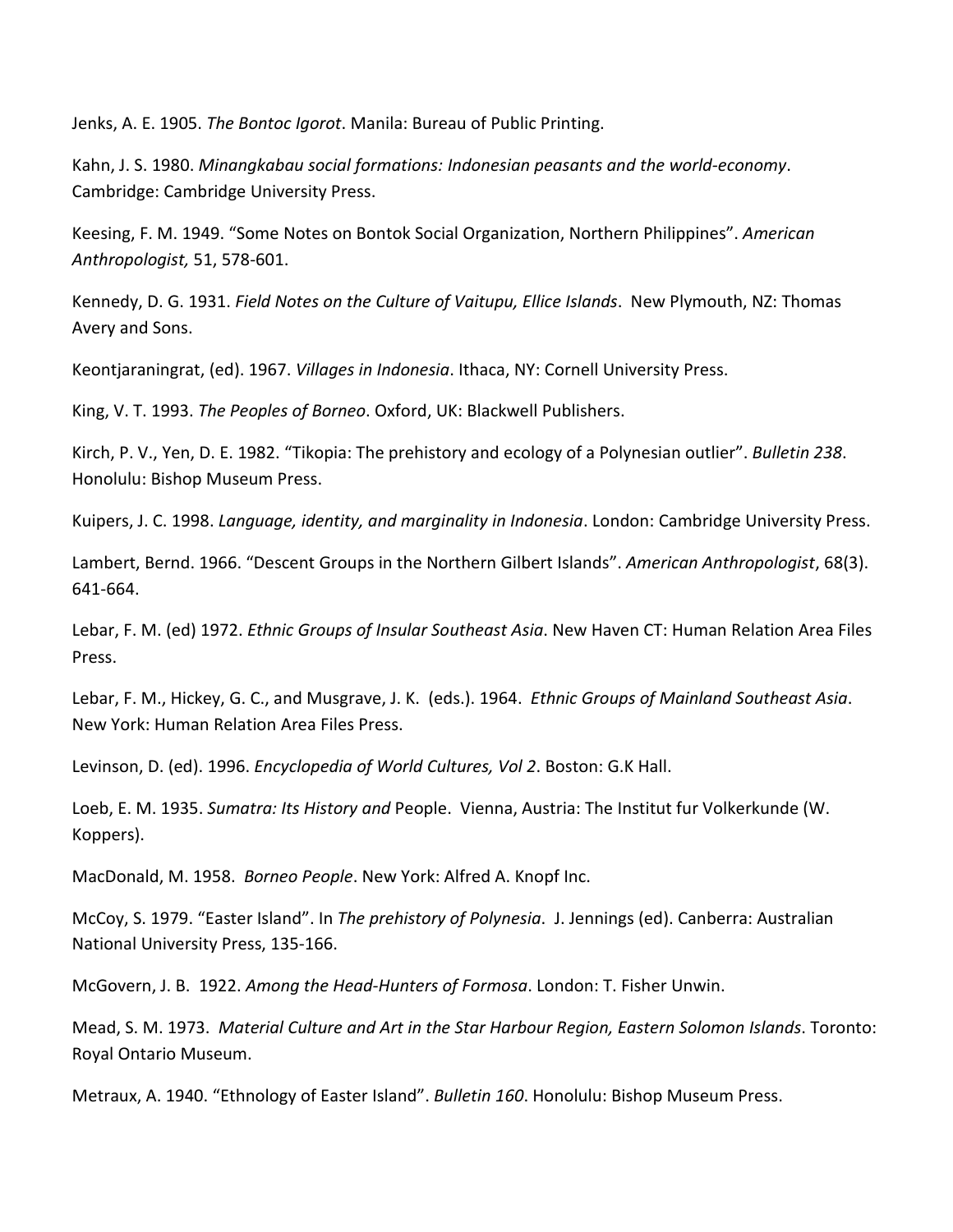Morris, H.S. 1953. "Report on a Melanau sago producing community in Sarawak". *Colonial Research Studies No. 9*. London: H.M. Stationary Office.

Morris, H.S. 1967. "Shamanism among the Oya Melanau" In *Social Organization: Essays Presented to Raymond Firth*, Maurice Freedman (ed). Chicago: Aldine Pub. Co.

Norbeck, E. 1950. "Folklore of the Atayal of Formosa and the Mountain Tribes of Luzon". In *Anthropological Papers: Museum of Anthropology, University of Michigan*. Ann Arbor: Michigan University Press.

Oliver, D.L. 1989. *Oceania: the native cultures of Australia and the Pacific Islands, Volume 2*. Hawaii: University of Hawaii Press.

Oosterwal, Gottfried. 1961. *People of the Tor*. Netherlands: Koninklijke Wan Gorcum & Comp. N.V.

Peacock, J. L. 1973. *Indonesia: an anthropological perspective*. California: Goodyear Publishing.

Rainbird, P. 2004. *The Archaeology of Micronesia*. Cambridge: Cambridge University Press.

Robertson, G. 1948. *The Discovery of Tahiti: A journal of the second voyage of HMS Dolphin round the world, under the command of Captain Wallis, RN, in the years 1766, 1767, and 1768*. Hugh Carrington (ed). London: The Hakluyt Society.

Robley, H. G. 1896. *Moko; or, Maori Tattooing*. London: Chapman and Hall Limited.

Safford, W.E. 1902. "Guam and its People". *American Anthropologist*, 4, 707-729.

Sahlins , M. 1958. *Social Stratification in Polynesia*. Seattle: University of Washington Press.

Sather, C. 1997. *The Bajau Laut: Adaptation, History, and Fate in a Maritime Fishing Society of South-Eastern Sabah*. Oxford: Oxford University Press.

Smith, D. C. 1998. *The Yami of Lan-Yu Island: Portrait of a Culture in Transition*. Bloomington: Phi Delta Kappa.

Sutlive Jr., V. H. 1978. *The Iban of Sarawak*. Arlington Heights, IL: AHM Publishing

Suzuki, P. 1958. *Critical Survey of Studies on the Anthropology of Nias, Mentawei and Enggano.* The Hague, Netherlands: Koninklyk Instituut voor Tall.

Taiwan Bureau of Aboriginal Affairs, 1911. *Report on the Control of the Aborigines in Formosa*. Taihoku, Formosa: Bureau of Aboriginal affairs.

Taylor, G. 1884. "Aborigines of Formosa". *China Review,* 14, 121-290.